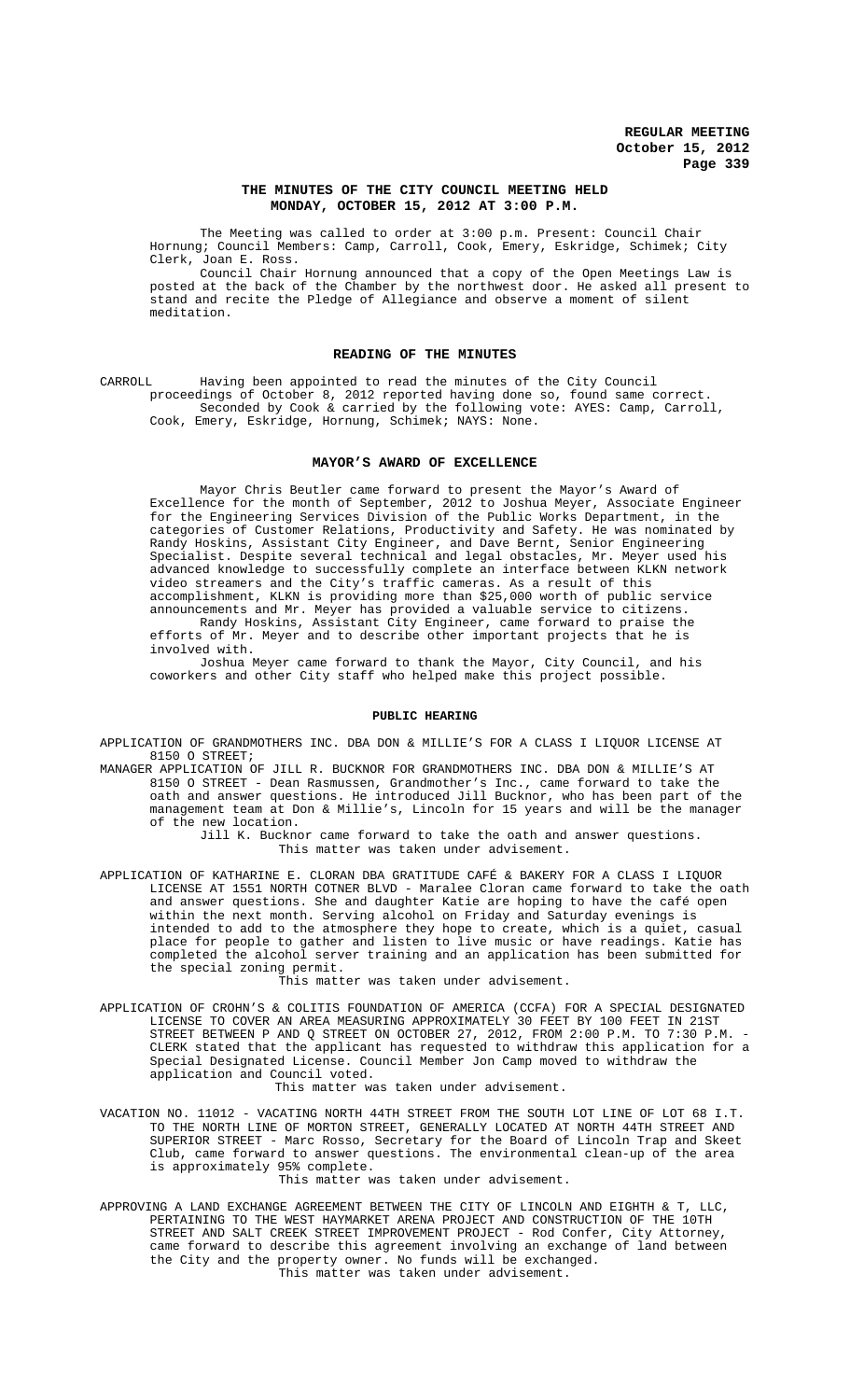# **COUNCIL ACTION**

## **REPORTS OF CITY OFFICERS**

SETTING THE HEARING DATE OF MONDAY, NOVEMBER 5, 2012 AT 3:00 PM FOR THE BOARD OF EQUALIZATION TO EQUALIZE THE ASSESSMENTS FOR THE DOWNTOWN BUSINESS IMPROVEMENT DISTRICT, CORE BUSINESS IMPROVEMENT DISTRICT OVERLAY & DOWNTOWN MAINTENANCE DISTRICT.<br>SCHIMEK Mo

Moved for Approval.

Seconded by Carroll and carried by the following vote: AYES: Camp, Carroll, Cook, Emery, Eskridge, Hornung, Schimek; NAYS: None.

CLERK'S LETTER AND MAYOR'S APPROVAL OF RESOLUTIONS AND ORDINANCES PASSED BY THE CITY COUNCIL ON OCTOBER 1, 2012 - CLERK presented said report which was placed on file in the Office of the City Clerk. **(27-1)**

## **PETITIONS & COMMUNICATIONS**

SETTING THE HEARING DATE OF MONDAY, NOVEMBER 5, 2012 AT 3:00 P.M. FOR THE APPLICATION OF XELA, INC. DBA LEGENDS BAR & GRILL FOR A CLASS C LIQUOR LICENSE LOCATED AT 8300 NORTHWOODS DRIVE - CLERK read the following resolution, introduced by DiAnna Schimek, who moved its adoption:<br>A-87051 BE IT RESOLVED by the City Counci

BE IT RESOLVED by the City Council, of the City of Lincoln, that a hearing date is hereby set for Monday, November 5, 2012, at 3:00 p.m. or as soon thereafter as possible in the City Council Chambers, County-City Building, 555 10th St., Lincoln, NE for the application of Xela, Inc. dba Legends Bar & Grill Class C liquor license located at 8300 Northwoods Drive. If the Police Dept. is unable to complete the investigation by said time, a new hearing date will be set.

Introduced by DiAnna Schimek Seconded by Carroll and carried by the following vote: AYES: Camp, Carroll, Cook, Emery, Eskridge, Hornung, Schimek; NAYS: None.

PLACED ON FILE IN THE OFFICE OF THE CITY CLERK:

Administrative Amendment No. 12048 to Special Permit No. 1531, Cedars Home for Children, approved by the Planning Director on October 2, 2012, requested by The Cedars Home for Children Foundation, Inc., to clarify the intent of paragraph 1 of Resolution #PC-00179 relating to the uses approved by the special permit to state "A residential health care facility serving no more than 30 persons and 5 staff, and an early childhood care facility for up to 15 children and 3 staff, on property generally located near S. 56th St and Pioneers Blvd. Administrative Amendment No. 12046 to Use Permit No. 05002, approved by the Planning Director on October 4, 2012, requested by Architectural Design Associates, to revise the lot line between Lots 1 and 2 and to change "building floor area" to "building footprint" for Northwoods Office Park, on property generally located at N. 84th St. and Northwoods Dr. Administrative Amendment No. 12049 to Change of Zone No. 05068B, The Woodlands at Yankee Hill Planned Unit Development, approved by the Planning Director on October 5, 2012, requested by ESP, Inc., to revise the minimum building opening elevations for Block 37, on property generally located near S. 70th St. and Yankee Hill Rd.

Administrative Amendment No. 12052 to Pre-Existing Special Permit No. 41, approved by the Planning Director on October 5, 2012, requested by Whitehead Oil Co., to relocate the licensed premises to the new store as shown on the site plan, on property generally located at N. 84th St. and Cornhusker Hwy.

## **MISCELLANEOUS REFERRALS - NONE**

#### **LIQUOR RESOLUTIONS**

APPLICATION OF GRANDMOTHERS INC. DBA DON & MILLIE'S FOR A CLASS I LIQUOR LICENSE AT 8150 O STREET - CLERK read the following resolustion, introduced by Jon Camp, who moved its adoption for approval:<br>A-87052 BE IT RESOLVED by the City Cou

BE IT RESOLVED by the City Council of the City of Lincoln, Nebraska: That after hearing duly had as required by law, consideration of the facts of this application, the Nebraska Liquor Control Act, and the pertinent City ordinances, the City Council recommends that the application of Grandmothers Inc. dba Don & Millie's for a Class "I" liquor license at 8150 O Street, Lincoln, Nebraska, for the license period ending April 30, 2013, be approved with the condition that:<br>1. Applicant must succe

Applicant must successfully complete the responsible beverage server training course required by Section 5.04.035 of the Lincoln Municipal Code within 30 days of approval of this resolution.

2. The premises must comply in every respect with all city and state regulations.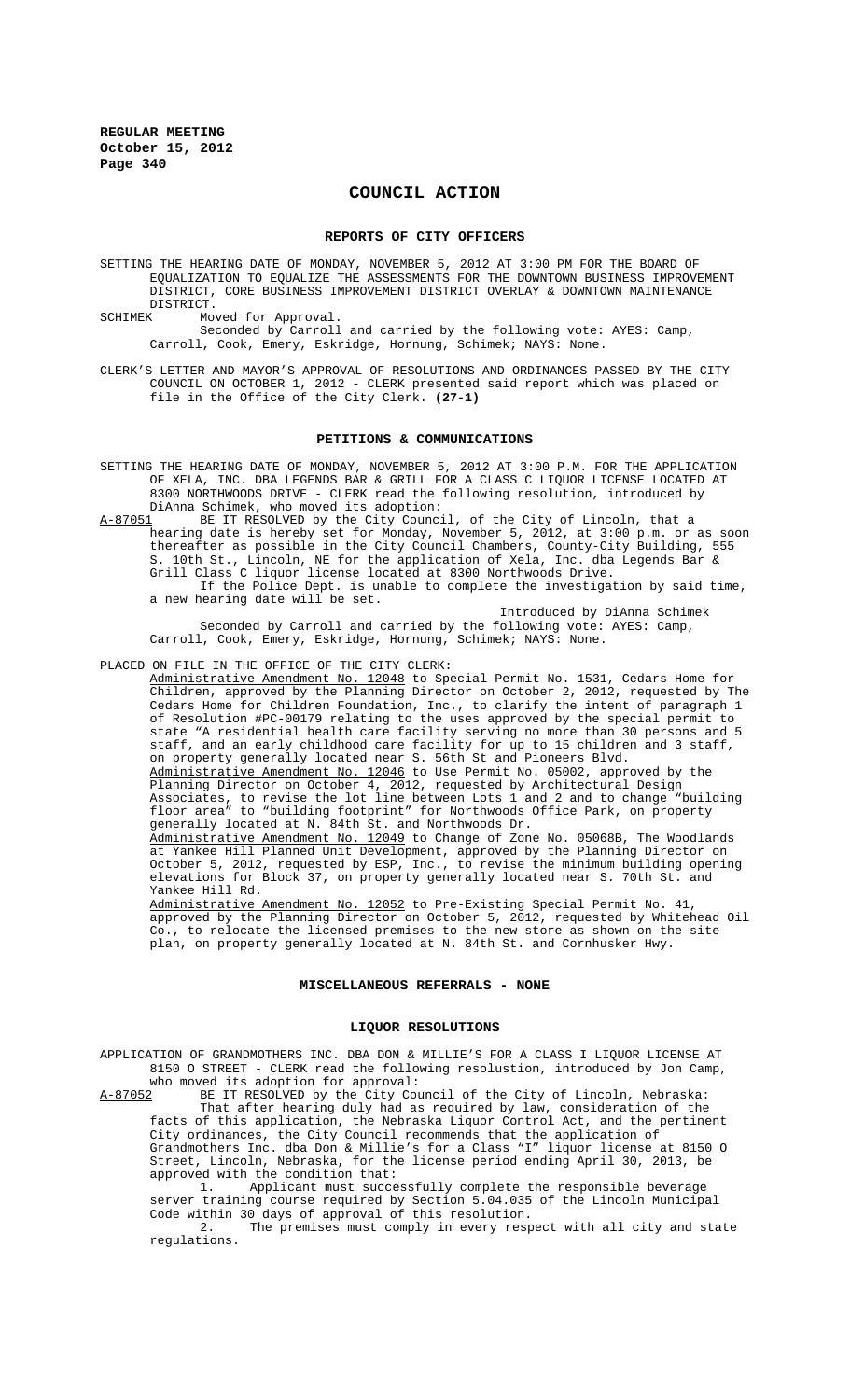The City Clerk is directed to transmit a copy of this resolution to the Nebraska Liquor Control Commission. Introduced by Jon Camp Seconded by Carroll and carried by the following vote: AYES: Camp, Carroll, Cook, Emery, Eskridge, Hornung, Schimek; NAYS: None. MANAGER APPLICATION OF JILL R. BUCKNOR FOR GRANDMOTHERS INC. DBA DON & MILLIE'S AT 8150 O STREET - CLERK read the following resolustion, introduced by Jon Camp, who moved its adoption for approval:<br>A-87053 WHEREAS, Grandmothers Inc. dba WHEREAS, Grandmothers Inc. dba Don & Millie's located at 8150 O Street, Lincoln, Nebraska has been approved for a Retail Class "I" liquor license, and now requests that Jill R. Bucknor be named manager;

WHEREAS, Jill R. Bucknor appears to be a fit and proper person to manage said business.

NOW, THEREFORE, BE IT RESOLVED by the City Council of the City of Lincoln, Nebraska:

That after hearing duly had as required by law, consideration of the facts of this application, the Nebraska Liquor Control Act, and the pertinent City ordinances, the City Council recommends that Jill R. Bucknor be approved as manager of this business for said licensee. The City Clerk is directed to manager of this business for said licensee. The City Clerk is directed to transmit a copy of this resolution to the Nebraska Liquor Control Commission.

Introduced by Jon Camp

Seconded by Carroll and carried by the following vote: AYES: Camp, Carroll, Cook, Emery, Eskridge, Hornung, Schimek; NAYS: None.

APPLICATION OF KATHARINE E. CLORAN DBA GRATITUDE CAFÉ & BAKERY FOR A CLASS I LIQUOR LICENSE AT 1551 NORTH COTNER BLVD - CLERK read the following resolustion, introduced by Jon Camp, who moved its adoption for approval:

 $A-87054$  BE IT RESOLVED by the City Council of the City of Lincoln, That after hearing duly had as required by law, consideration of the facts of this application, the Nebraska Liquor Control Act, and the pertinent City ordinances, the City Council recommends that the application of Katharine E. Cloran dba Gratitude Café & Bakery for a Class "I" liquor license at 1551 North Cotner Blvd., Lincoln, Nebraska, for the license period ending April 30, 2013, be approved with the condition that:

1. The applicant obtains a valid special permit, including the parking requirements.

2. Applicant must successfully complete the responsible beverage server training course required by Section 5.04.035 of the Lincoln Municipal Code within 30 days of approval of this resolution.

3. The premises must comply in every respect with all city and state regulations.

The City Clerk is directed to transmit a copy of this resolution to the Nebraska Liquor Control Commission.

Introduced by Jon Camp Seconded by Carroll and carried by the following vote: AYES: Camp, Carroll, Cook, Emery, Eskridge, Hornung, Schimek; NAYS: None.

APPLICATION OF CROHN'S & COLITIS FOUNDATION OF AMERICA (CCFA) FOR A SPECIAL DESIGNATED LICENSE TO COVER AN AREA MEASURING APPROXIMATELY 30 FEET BY 100 FEET IN 21ST STREET BETWEEN P AND Q STREET ON OCTOBER 27, 2012, FROM 2:00 P.M. TO 7:30 P.M. - PRIOR to reading:

CAMP Moved to withdraw application of Crohn's & Colitis Foundation of America (CCFA) for a special designated license.

Seconded by Carroll and carried by the following vote: AYES: Camp, Carroll, Cook, Emery, Eskridge, Hornung, Schimek; NAYS: None.

The resolution, having been **WITHDRAWN**, was assigned File **#38-4626** & was placed on file in the Office of the City Clerk.

# ORDINANCES - 2<sup>ND</sup> READING & RELATED RESOLUTIONS (as required)

- VACATION NO. 11012 VACATING NORTH 44TH STREET FROM THE SOUTH LOT LINE OF LOT 68 I.T. TO THE NORTH LINE OF MORTON STREET, GENERALLY LOCATED AT NORTH 44TH STREET AND SUPERIOR STREET - CLERK read an ordinance, introduced by Carol Eskridge, vacating a portion of North  $44^{\text{th}}$  Street from the south lot line of Lot 68 I.T. in the Southwest Quarter of Section 5, Township 10 North, Range 7 East of the 6th P.M., Lincoln, Lancaster County, Nebraska, to the north line of Morton Street, generally located at North  $44^{\text{th}}$  Street and Superior Street, and retaining title thereto in the City of Lincoln, Lancaster County, Nebraska, the second time.
- APPROVING A LAND EXCHANGE AGREEMENT BETWEEN THE CITY OF LINCOLN AND EIGHTH & T, LLC, PERTAINING TO THE WEST HAYMARKET ARENA PROJECT AND CONSTRUCTION OF THE 10TH STREET AND SALT CREEK STREET IMPROVEMENT PROJECT - CLERK read an ordinance, introduced by Carl Eskridge, approving the Land Exchange Agreement between the City of Lincoln and Eighth & T, LLC, pertaining to the West Haymarket Arena Project and construction of the  $10^{\rm th}$  Street and Salt Creek Street Improvement Project, upon the terms and conditions set forth in said Land Exchange Agreement, which is attached hereto marked as Attachment "A", the second time.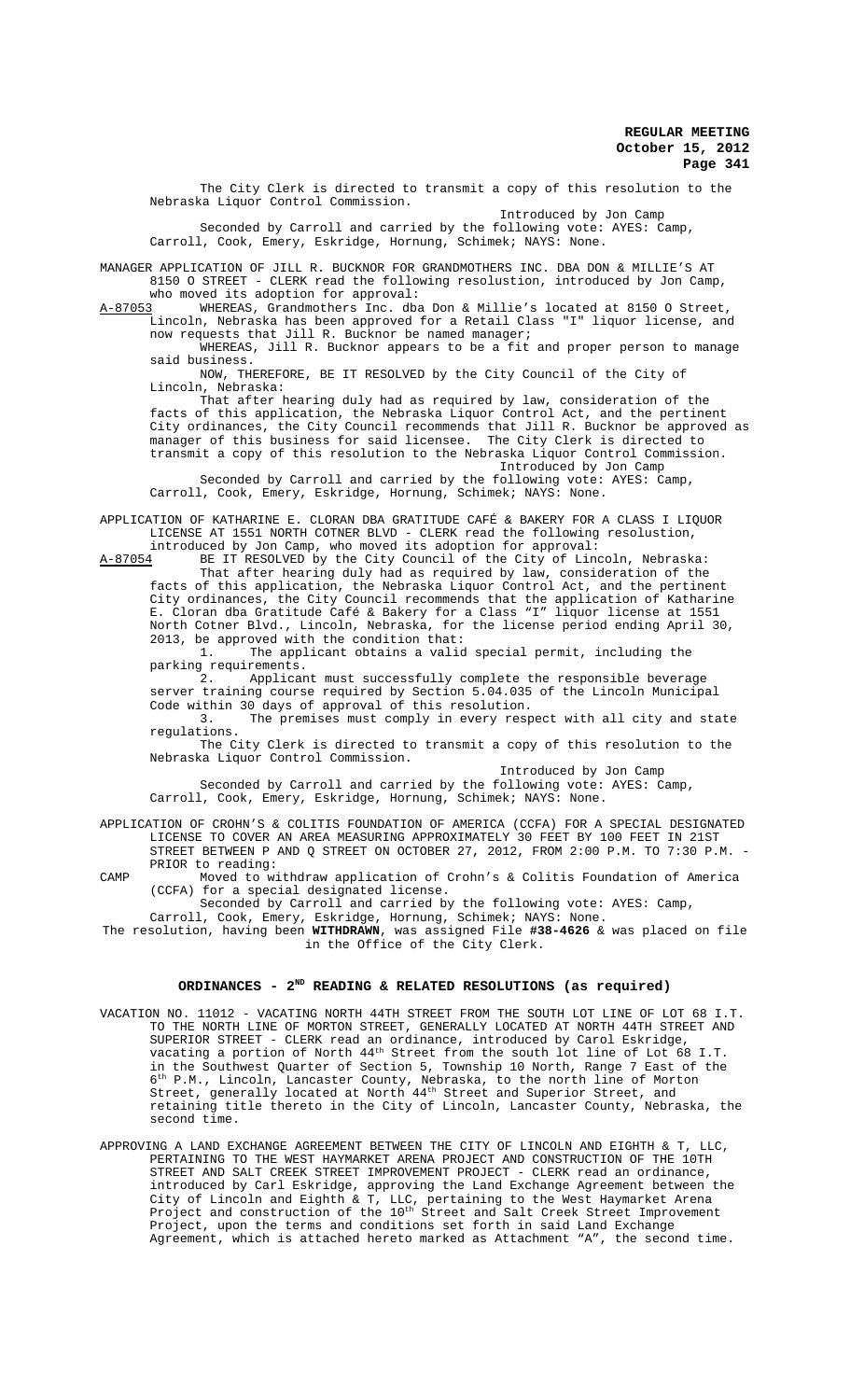## **PUBLIC HEARING - RESOLUTIONS**

ACCEPTING THE REPORT OF NEW AND PENDING CLAIMS AGAINST THE CITY AND APPROVING DISPOSITION OF CLAIMS SET FORTH FOR THE PERIOD OF SEPTEMBER 16 - 30, 2012 - CLERK read the following resolution, introduced by Carl Eskridge, who moved its

adoption:<br><u>A-87055</u> BE A-87055 BE IT RESOLVED by the City Council of the City of Lincoln, Nebraska: That the claims listed in the attached report, marked as Exhibit "A", dated October 15, 2012, of various new and pending tort claims filed against the City of Lincoln with the Office of the City Attorney or the Office of the City Clerk, as well as claims which have been disposed of, are hereby received as required by <u>Neb. Rev. Stat.</u> § 13-905 (Reissue 1997). The dispositions of claims by the Office of the City Attorney, as shown by the attached report, are hereby approved:<br>DENIED CLAIMS

DENIED CLAIMS **ALLOWED**/SETTLED CLAIMS None  $Nicole$  Gandara  $\qquad \qquad$  \$2,300.00 Dairyland Insurance Co. WITHDRAWN CLAIM **a**/s/o Christopher Howard 3,581.67

Debra Sue Galindo \$42,500.00

The City Attorney is hereby directed to mail to the various claimants listed herein a copy of this resolution which shows the final disposition of their claim.

Introduced by Carl Eskridge

Seconded by Schimek and carried by the following vote: AYES: Camp, Carroll, Cook, Emery, Eskridge, Hornung, Schimek; NAYS: None.

## ORDINANCE - 3<sup>RD</sup> READING & RELATED RESOLUTIONS (as required)

AMENDING CHAPTER 2.76 OF THE LINCOLN MUNICIPAL CODE RELATING TO THE CITY'S PERSONNEL SYSTEM BY ADDING A NEW SECTION NUMBERED 2.76.292 TO REGULATE FUNDRAISING ACTIVITIES OF CITY EMPLOYEES - PRIOR to reading:

CAMP Moved to Amend Bill No. 12-129 in the following manner:

1. On page 2, line 9, after the words "wear" delete the word "uniforms" and insert the words  $t$ -shirts or sweatshirts identifying the person as a City employee.

Seconded by Hornung and **LOST** by the following vote: AYES: Camp, Hornung; NAYS: Carroll, Cook, Emery, Eskridge, Schimek.

CLERK Read an ordinance, introduced by Eugene Carroll, amending Chapter 2.76 of the Lincoln Municipal Code relating to the City's Personnel System by adding a new section numbered 2.76.292 to regulate fundraising activities of city

employees, the third time.<br>CARROLL Moved to pass the or Moved to pass the ordinance as read.

> Seconded Eskridge and carried by the following vote: AYES: Camp, Carroll, Cook, Emery, Eskridge, Hornung, Schimek; NAYS: None.

The ordinance, being numbered **#19793**, is recorded in Ordinance Book #28, Page .

AMENDING THE PAY SCHEDULE FOR A CERTAIN EMPLOYEE GROUP WHOSE CLASSIFICATIONS ARE<br>ASSIGNED TO THE PAY RANGE WHICH IS PREFIXED BY THE LETTER "N" BY CREATING THE ASSIGNED TO THE PAY RANGE WHICH IS PREFIXED BY THE LETTER "N" CLASSIFICATION OF "FIRE AIR TECHNICIAN." - CLERK Read an ordinance, introduced by Doug Emery, amending Section 1 of Ordinance No. 18972 passed August 6, relating to the pay schedules of employees whose classifications are assigned to the pay range which is prefixed by the letter "N," by creating the job classification of "Fire Air Technician", the third time.

EMERY Moved to pass the ordinance as read. Seconded by Carroll and carried by the following vote: AYES: Camp, Carroll, Cook, Emery, Eskridge, Hornung, Schimek; NAYS: None. The ordinance, being numbered **#19794**, is recorded in Ordinance Book #28, Page .

AMENDING THE PAY SCHEDULE FOR A CERTAIN EMPLOYEE GROUP BY ADJUSTING THE HOURLY PAY RANGE SCHEDULE AND SCHEDULES OF ANNUAL, MONTHLY, BIWEEKLY AND HOURLY PAY RANGE EQUIVALENTS FOR EMPLOYEES OF THE CITY OF LINCOLN WHOSE CLASSIFICATIONS ARE ASSIGNED TO PAY RANGES PREFIXED BY THE LETTER "E" TO BE EFFECTIVE AUGUST 16, 2012 - CLERK read an ordinance, introduced by Doug Emery, adopting pay schedules and schedules of pay ranges for employees of the City of Lincoln, Nebraska whose classifications are assigned to pay ranges prefixed by the letter "E"; and repealing Ordinance No. 19603, passed by the City Council on August 15, 2011, the third time.

EMERY Moved to pass the ordinance as read.

Seconded by Carroll and carried by the following vote: AYES: Camp, Carroll, Cook, Emery, Eskridge, Hornung, Schimek; NAYS: None. The ordinance, being numbered **#19795**, is recorded in Ordinance Book #28, Page .

## ORDINANCES - 1<sup>st</sup> READING & RELATED RESOLUTIONS (as required)

VACATION NO. 12006 – VACATING THE EAST-WEST ALLEY BETWEEN NORTH 11TH STREET AND NORTH 12TH STREET AND LINCOLN MALL AND K STREET.(RELATED: 12-135, 12R-248, 12-136, 12R-249) (ACTION DATE: 10/29/12) - CLERK read an ordinance, introduced by DiAnna Schimek, vacating the east-west alley between North  $11^{\text{th}}$  Street and North  $12^{\text{th}}$ Street and Lincoln Mall and K Street, and retaining title thereto in the city of Lincoln, Lancaster County, Nebraska, the first time.